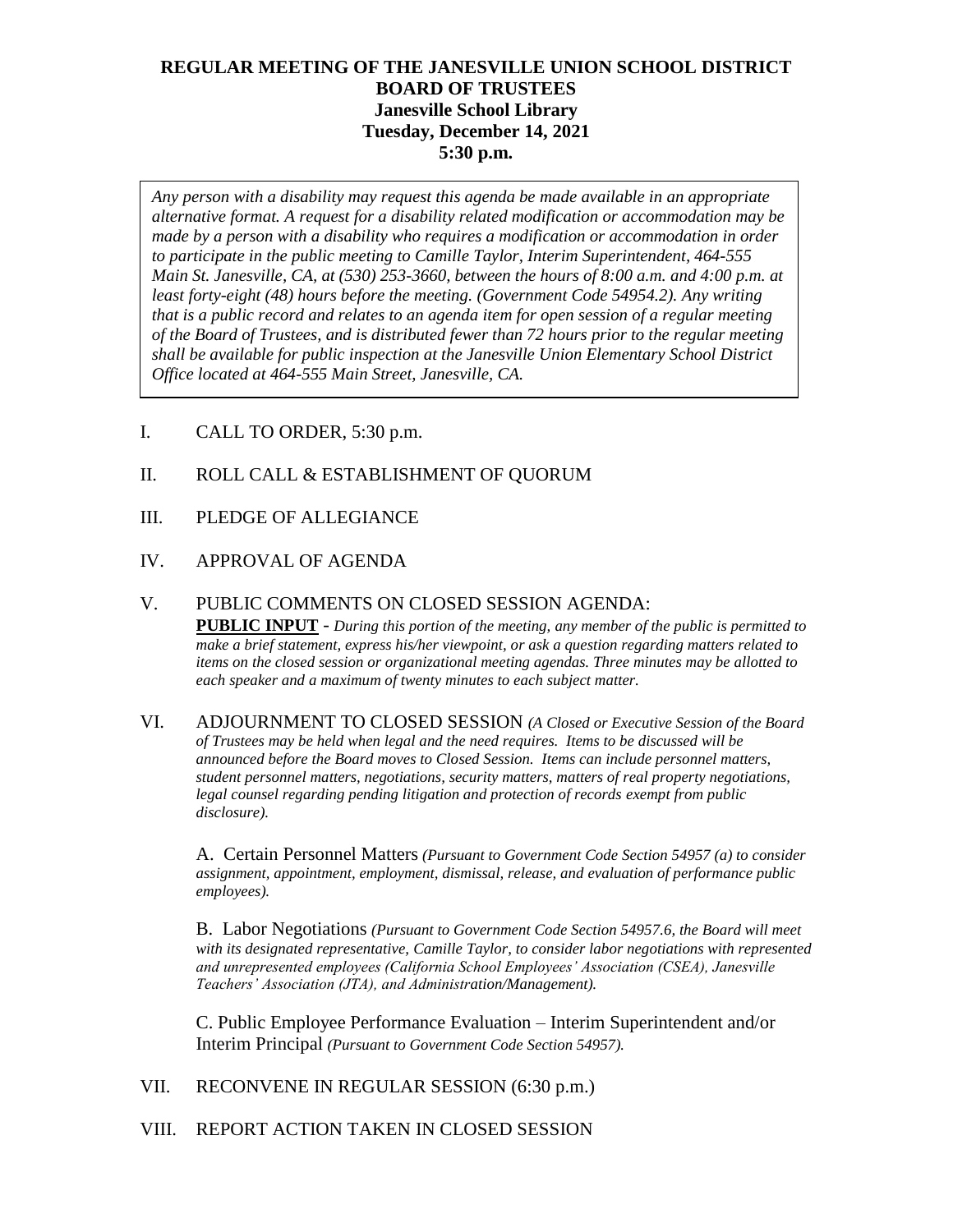IX. CONSENT AGENDA *(Items listed under the consent Agenda are considered to be routine and are acted on by the Board of Trustees in one motion. A member of the Board may request that specific items be discussed and/or removed from the Consent Agenda. It is understood that the administration recommends approval on all Consent items. Each item on the Consent Agenda approved by the Board of Trustees shall be deemed to have been considered in full and adopted as recommended).*

#### A. Approval of Minutes: Regular Meeting, November 16, 2021 (Attachment)

B. Approval of Bill Warrants *Provides a review of the accounts payable.* (Attachment)

### X. PUBLIC INPUT

*During this portion of the meeting, any member of the public is permitted to make a brief statement, express his/her viewpoint, or ask a question regarding matters related to the school system. Three minutes may be allotted to each speaker and a maximum of twenty minutes to each subject matter.*

# XI. RECOGNITIONS

### XII. CORRESPONDENCE:

A. Letter from Patricia A. Gunderson, Superintendent of the Lassen County Office of Education Regarding a Review of the Local Control Accountability Plan (LCAP) and Annual Budget for the 2021-22 School Year (Taylor) (Attachment)

### XIII. REPORTS:

- A. Student Council Report
- B. PTO Boosters Report
- C. Janesville Teachers' Association (JTA) Report
- D. California School Employees' Association (CSEA) Report
- E. Enrollment Report (Attachment)
- F. School Site Council (Attachment)
- G. Business Cash Flow Update (Attachment)
- H. Principal Report
- I. Superintendent Report
	- 1. LCAP/Supplemental Annual Update

### XVI. ANNUAL ORGANIZATIONAL BUSINESS (ACTION):

- A. Election of Officers:
	- 1. President
	- 2. Clerk
	- 3. Representative
		- (Taylor) (Attachment)
- B. Selection of Day and Time for Regular Meetings (Taylor) (Attachment)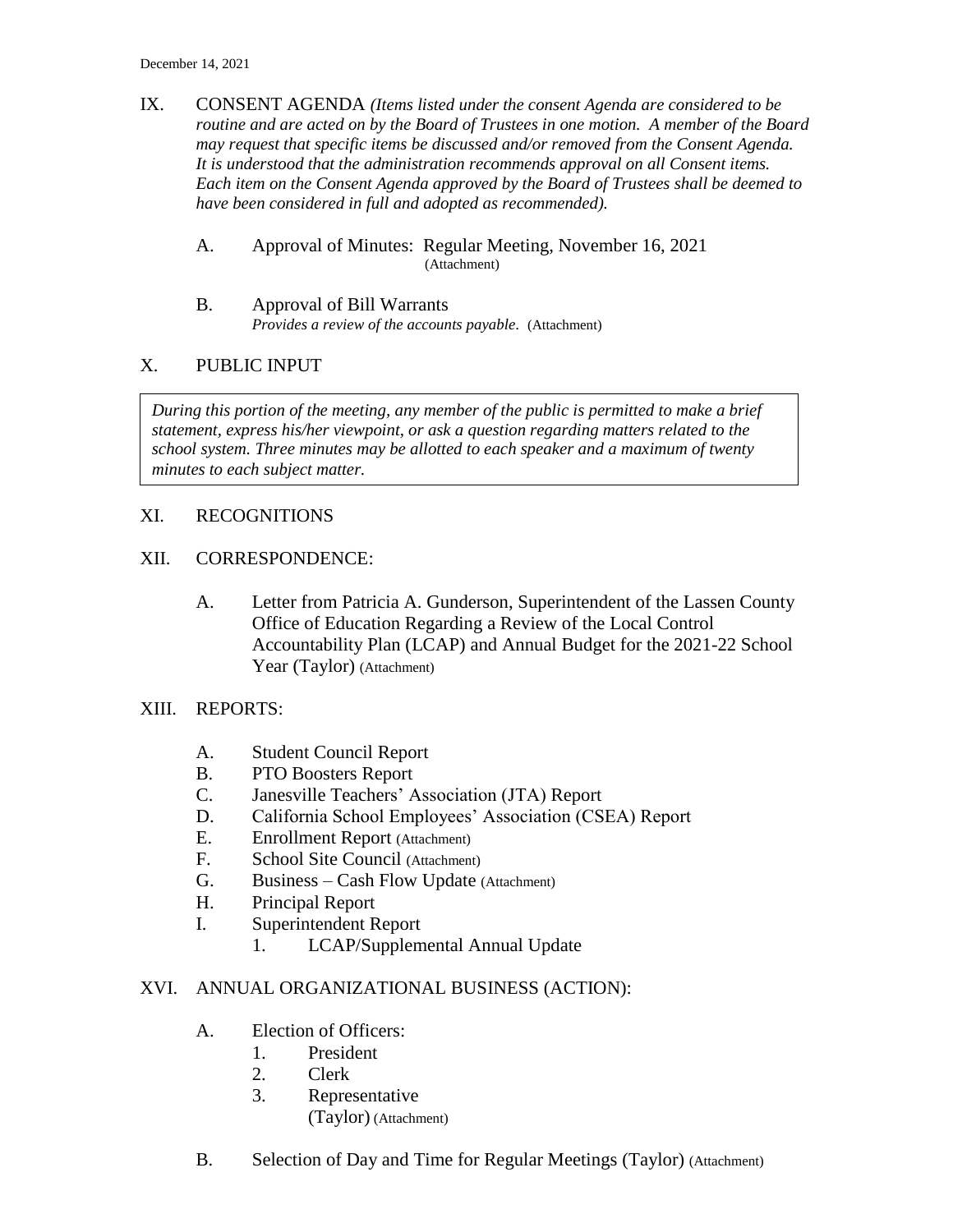- C. Verification of Signatures to be Filed with the Lassen County Office of Education Business Office (Taylor) (Attachment)
- D. Registry of Public Agencies Filing (Taylor) (Attachment)

## XV. DISCUSSION/ACTION ITEMS:

- A. Consideration of Request to Approve See's Candy Sale Fundraiser for Class Trips (Attachment)
- B. Consideration of Request for PTO to Begin Fundraisers and/or Fun Family Events (T. Hinkson) (Attachment)
- C. Consideration of Request to Approve Memorandum of Understanding (MOU) Between the JTA and the Janesville Union School District (JUSD) Regarding Health and Safety Measures to Prevent the Spread of COVID-19 for the 2021-22 School Year (Taylor) (Attachment)
- D. Consideration of Request to Approve MOU Between JUSD and the CSEA Regarding COVID-19 (Taylor) (Attachment)
- E. Consideration of Request to Approve Sunshine Proposal from JUSD to the CSEA for the 2022-2023 School Year (Taylor) (Attachment)
- F. Consideration of Request to Participate in the Classified School Employee Summer Assistance Program (CSESAP) for the 2022-2023 School Year (Taylor) (Attachment)
- G. Consideration of Request to Approve "Educator Effectiveness Block Grant Plan" (Taylor) (Attachment)
- H. Consideration of Request to Approve the 2021-2022 First Interim Report (Kellogg) (Attachment)
- I. Consideration of Request to Approve Resolution #22-10 Budget/Cash Transfers (Kellogg) (Attachment)
- J. Consideration of Request to Approve Updated "Safe Reopening Plan" (Taylor) (Attachment)
- K. Consideration of Request to Approve "Independent Study Waiver Request" for the 2021-2022 School Year (Taylor) (Attachment)
- L. Discuss Juneteenth Holiday (Taylor)
- M. Set Date and Time for:
	- Strategic Planning Meeting (Taylor) (Attachment)